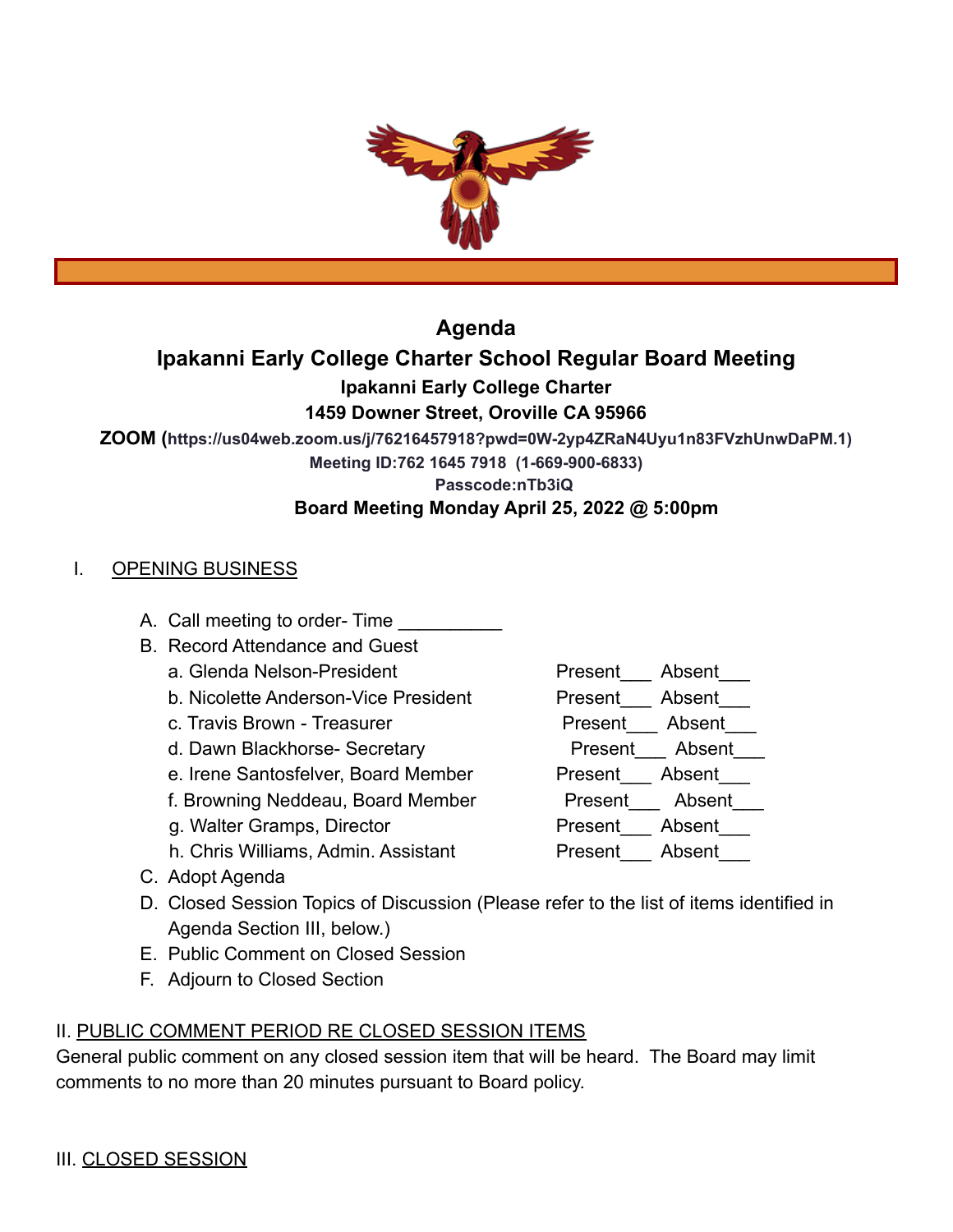## A. None

## IV. RECONVENE IN OPEN SESSION

- A. Adjourn Closed Session and Reconvene to Open Session
- B. Report Action Taken in Closed Session

## V. PUBLIC COMMENT

A. Recognition of Individuals who wish to speak on non-agenda items

The President will invite anyone in the audience wishing to address the Board on a matter not listed on the agenda to stand and wait to be recognized, state your name and address for the record, and make your presentation. Presentations will be limited to five (5) minutes per person and twenty (20) minutes per subject. The Board is prohibited by State law from taking action on any item presented, if it is not listed on the agenda, except under special circumstances as defined by the Government Code.

### B. Recognition of Individuals who wish to speak on agenda items

The President will invite anyone in the audience wishing to address the Board on a matter that is on the agenda to stand and wait to be recognized, state your name, and the item number of the agenda item on which you wish to speak. When that item comes up on the agenda you will be asked to stand, state your name and address for the record, and make your presentation. Under Government Code Section 54954.3, the time allotted for presentations will be limited.

### VI. Action Items

6.01 March 7th, 2022 Minutes 6.02 Warrants 6.03 Annual Audit 6.04 A-G Completion Improvement Grant 6.05 School Calendar 6.06 Personnel Recommendations Classified **Resignation** Samantha Stubbe Samantha Stubbe Paraprofessional Paraprofessional Effective 2-23-22 Effective 3-9-22 Step VI

Samantha Southern Secretary (Temporary) Step III Effective 2-23-22

VII. Discussion/Informational Items

7.01 Graduation Ceremony